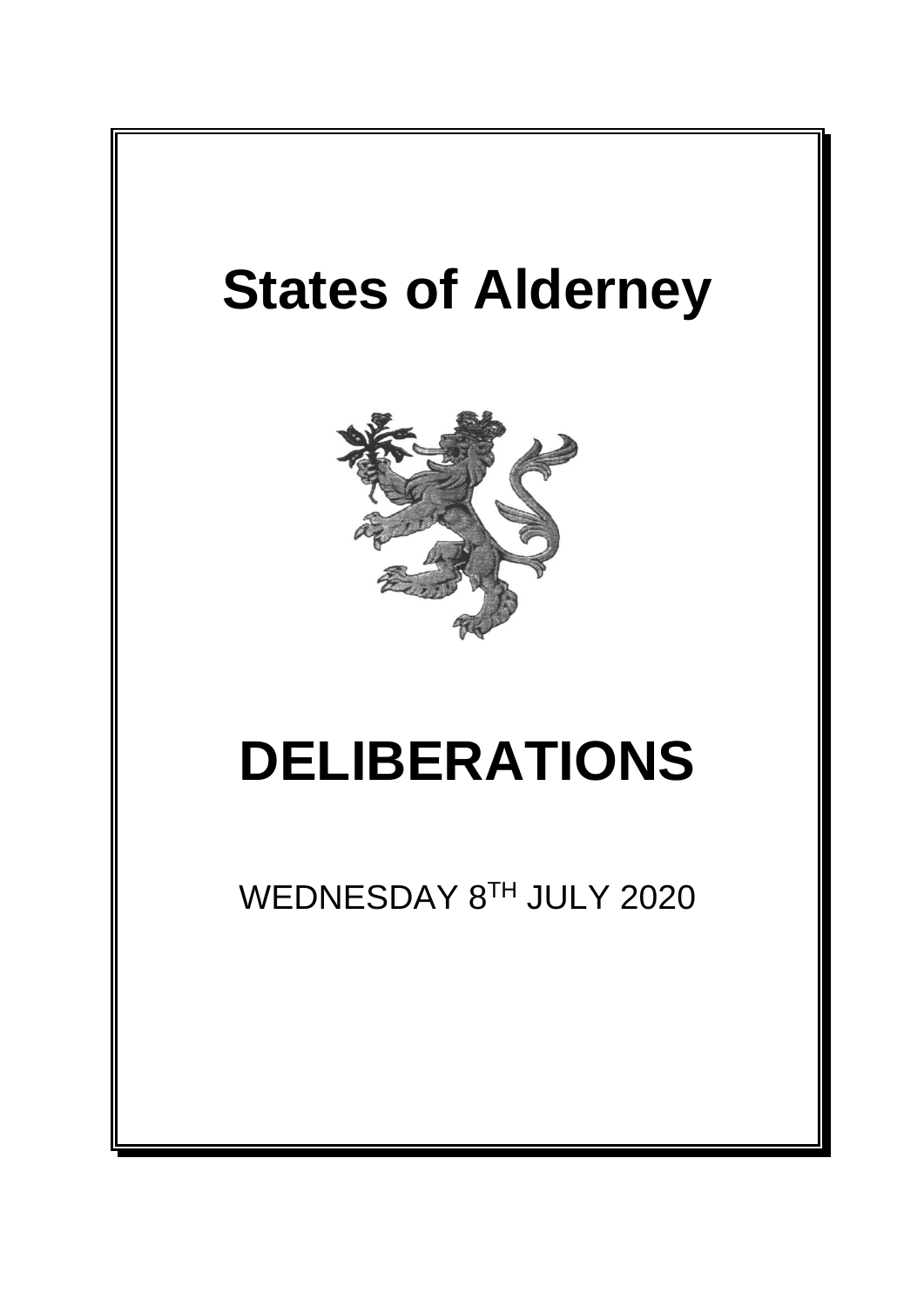# **STATES OF ALDERNEY**

# **DELIBERATIONS FOR**

# **THE STATES MEETING**

# **ON WEDNESDAY 8 TH JULY 2020 AT 1730HRS**

Present: Mr William Tate, President Ms Annie Burgess Mr Mike Dean Mr James Dent Mr David Earl Mr Kevin Gentle Mr Christian Harris Mr Louis Jean Mr Graham McKinley, OBE Mr Steve Roberts Mr Alex Snowdon

Lieutenant G T Workman RN (Rtd) represented His Excellency The Lieutenant-Governor of the Bailiwick of Guernsey.

The President welcomed everyone to the meeting following the recent Covid-19 restrictions.

## **BILLET NO 1**

## **Item I The Speed Trials (Alderney) Ordinance, 2020**

**The States of Alderney resolved to approve "The Speed Trials (Alderney) Ordinance, 2020"**

Proposer: Mr McKinley Seconder: Mr Dean

**Approved unanimously**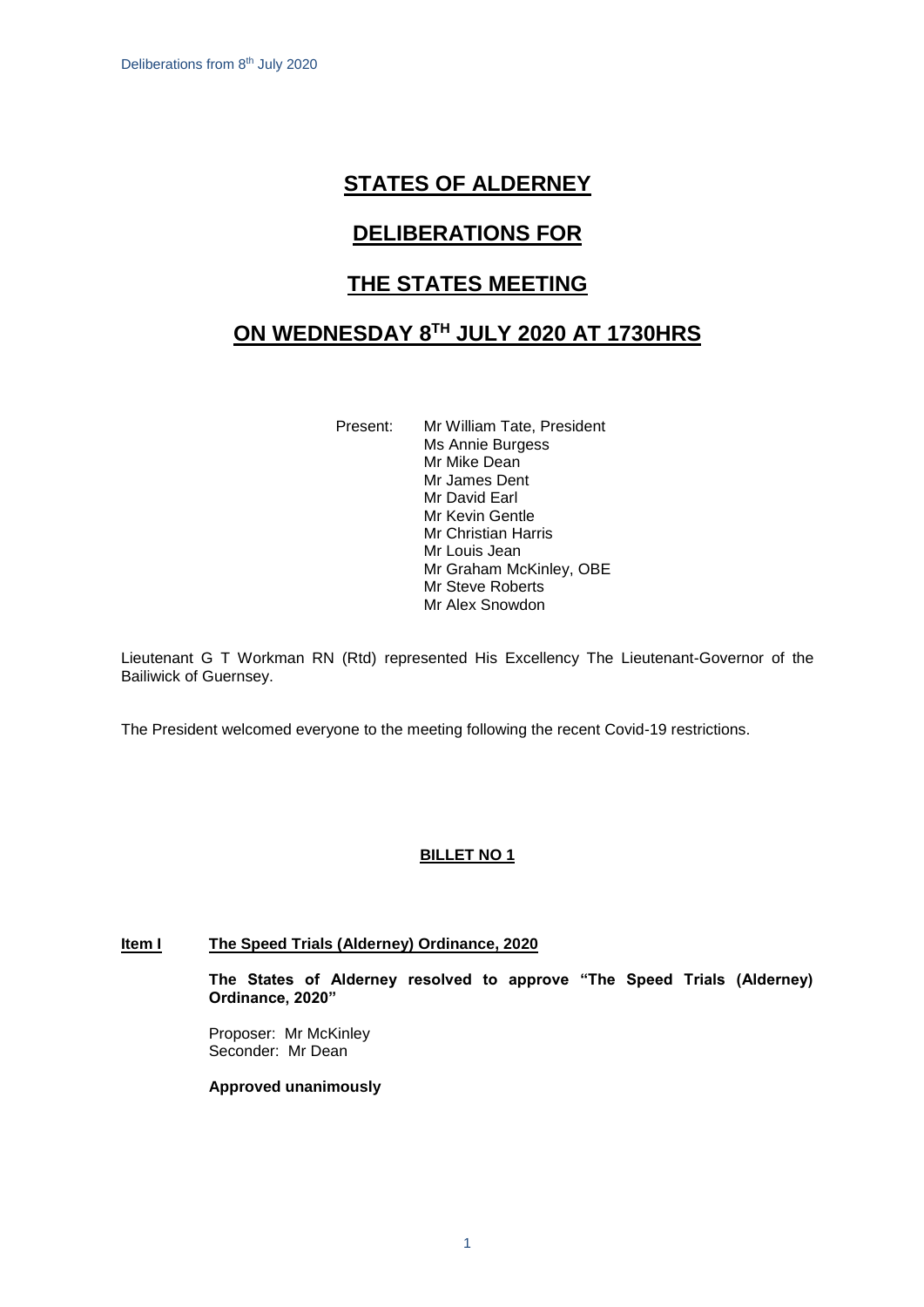### **Item II The Public Holiday ("Homecoming Day") (Alderney) Ordinance, 2005**

#### **The States of Alderney was asked to debate the item without resolution.**

Proposer: Mr Dent Seconder: Ms Burgess

The following amendment was received from Mr Dent:-

"To add the following resolution:

- **1.** to abolish the Monday holiday if it occurs on a weekend, and confine celebrations to the 15<sup>th</sup> December irrespective of the day of the week this falls on; and if this fails
- **2.** to celebrate always and only on the Monday following 15<sup>th</sup> December; and if this fails
- **3.** to celebrate always and only on the Monday preceding 15th December; and if this fails
- **4.** to continue as current practice"

Proposer: Mr Dent Seconder: Ms Burgess

#### **Amendment failed**

**The original item was then debated without resolution.**

#### **Item III The Emergency Powers (Coronavirus) (General Provision) (Bailiwick of Guernsey) (No.3) Regulations, 2020**

**The States of Alderney resolved not to annul "The Emergency Powers (Coronavirus) (General Provision) (Bailiwick of Guernsey) (No.3) Regulations, 2020"** 

Proposer: Mr Dent Seconder: Mr Snowdon

**Approved unanimously**

#### **Item IV The Alderney Property Tax (Enabling Provisions) Law, 2020**

**The States of Alderney resolved to approve the draft Projet de Loi entitled "The Alderney Property Tax (Enabling Provisions) Law, 2020", and to authorise the Bailiff to present a most humble petition to Her Majesty praying for Her Royal Sanction thereto.**

Proposer: Mr Dent Seconder: Mr Earl

**Approved by a majority FOR: Ms Burgess, Mr Dean, Mr Dent, Mr Earl, Mr Gentle, Mr Harris, Mr McKinley, Mr Roberts, Mr Snowdon AGAINST: Mr Jean**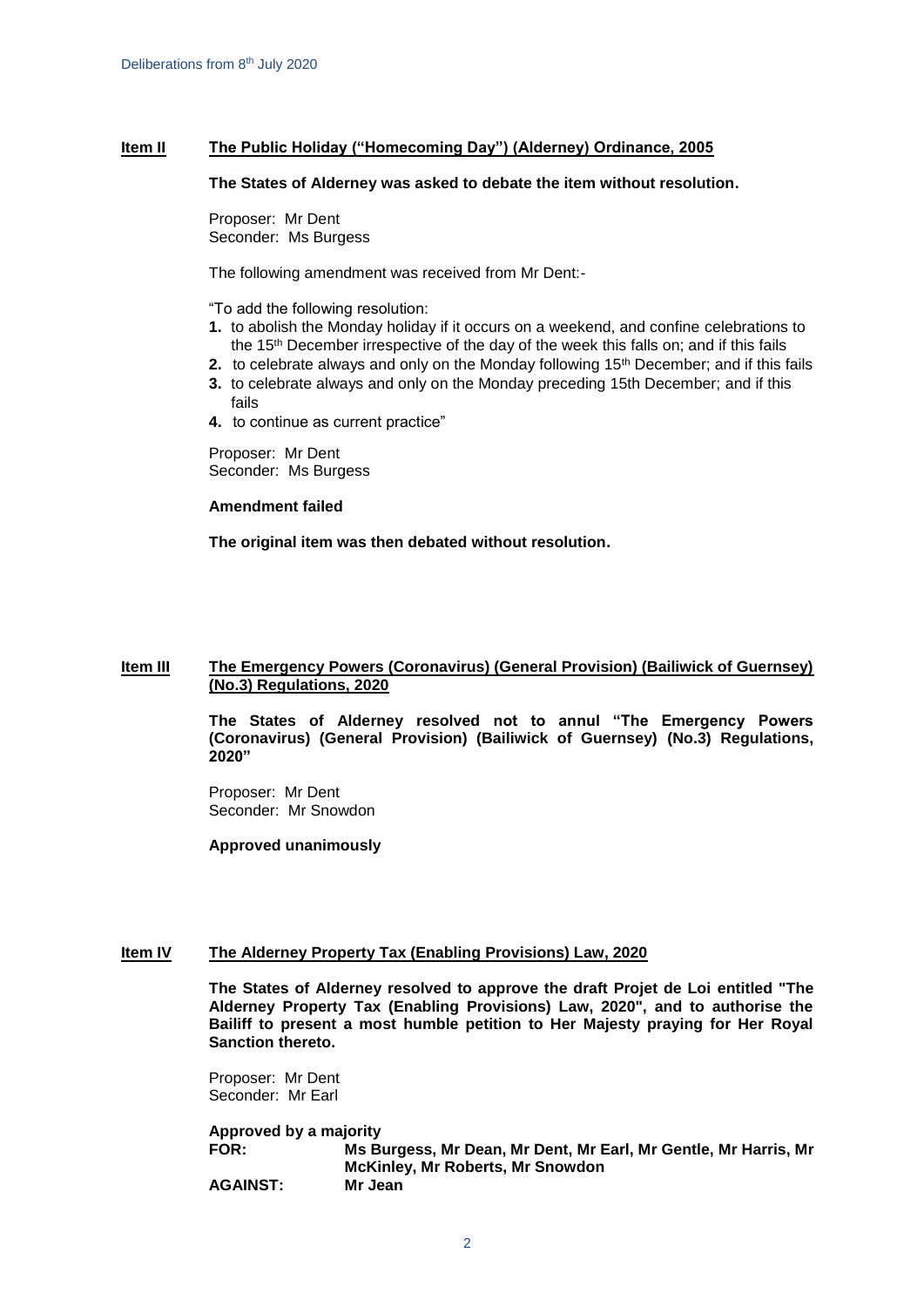#### **Item V The Appointment of States Auditors**

**The States of Alderney resolved to agree to the appointment of Grant Thornton Limited (Channel Islands) as the auditor of the States of Alderney and the States of Alderney Water Board for five years with effect from the 2020 accounts**

Proposer: Mr Dent Seconder: Mr Earl

**Approved unanimously**

### **Item VI Questions and Reports**

#### **Questions were received from:**

- **Alex Snowdon for Chairman of Policy & Finance Committee:-**
	- **1.** Could the Chairman of Policy and Finance Committee update members with the progress being made by the Good Governance Group?
	- **2.** Discussions took place at the last Policy & Finance Meeting with a need to increase revenue streams as we see the gambling funds decreasing, can the Chairman explain the different areas Tourism and Economic Development Committee and Finance Committee are exploring to create new revenue streams for the States of Alderney?
	- **3.** Following the transfer of a lease on the French side to develop a 12MW tidal power project in Raz Blanchard, could the Chairman explain what progress the project is making with Alderney, as the island may connect into the Atlantis/Normandie Hydroliennes project?
	- **4.** Can the Chairman outline any updates with air and sea transport links and his thoughts about the Aurigny 2019 accounts stating £9.7m losses with apparently £2.8m lost on Alderney routes?
- **Alex Snowdon for Chairman of General Services Committee:-**  Could the Chairman of General Services Committee confirm when a public presentation will take place with the Marina proposal?
- **James Dent for Alderney Representatives in the States of Deliberation:-** Would our two Alderney Representatives briefly summarise their activities in the States of Guernsey since the last meeting of the States of Alderney?

**Responses to each of the questions above were given verbally by the respective States Members and will be available in due course on the Hansard Report for this meeting.**

## **BILLET NO 2**

#### **<u>Item I The Emergency Powers (Coronavirus) (General Provision) (Bailiwick of Guernsey)</u> (No.3) (Amendment) Regulations, 2020**